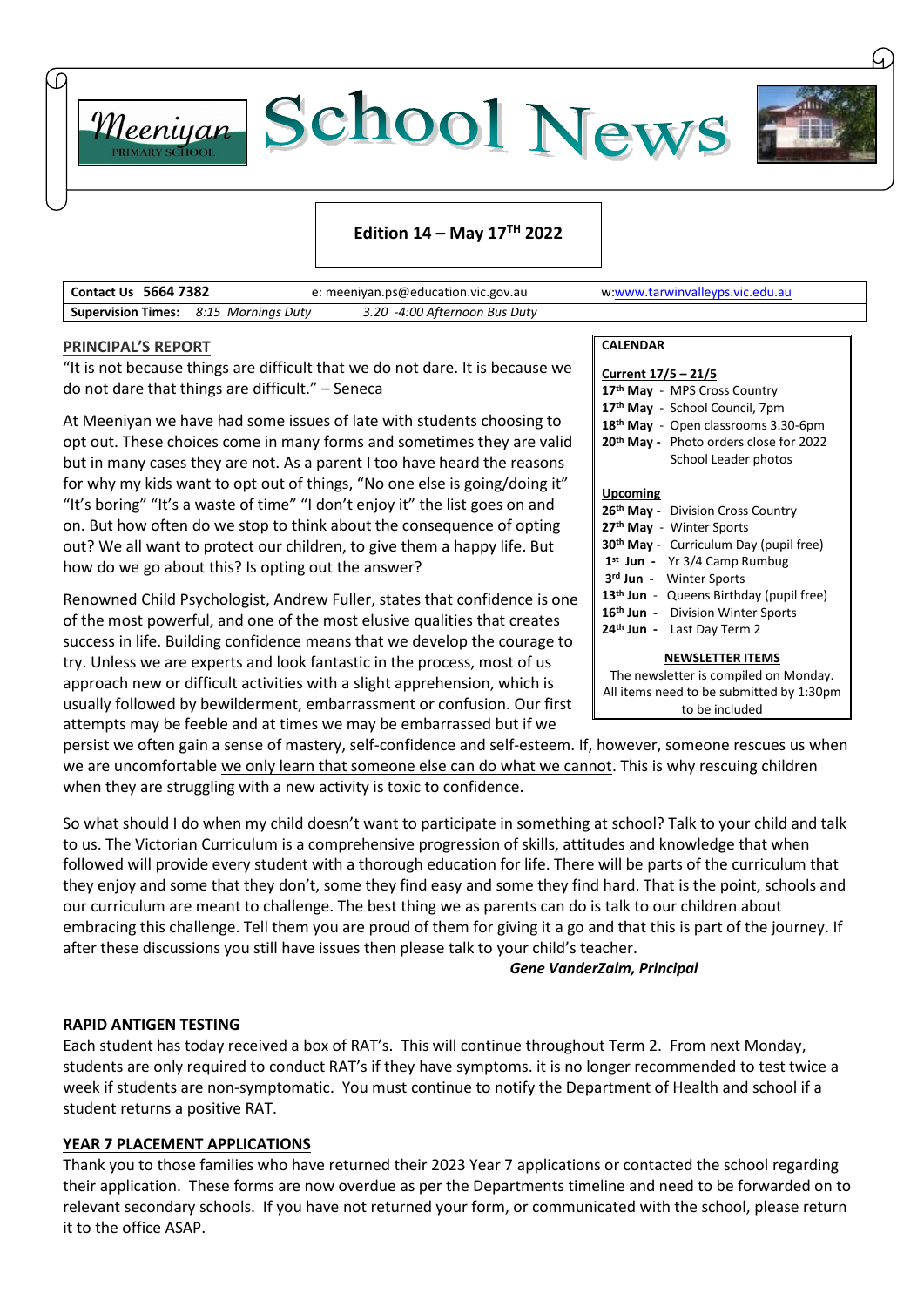### RESPECTFUL RELATIONSHIPS

Our staffroom is a warm haven to nestle the most wonderful, vibrant, empathetic humans during the break times. The table is long and communal, the couches facing in. Sometimes staff come in super quickly, grab a cuppa and head back out. Other times they have a moment to eat and chat. Our staffroom is a space of words and connection and on Thursdays it smells like toast!

This week in the staffroom these wise words came to me 'it is better to run out of money, then to run out of time' it was in relation to taking a holiday. It got me thinking. Not so much the running out of money bit but the

running out of time bit. It made me think about how I use my precious hours when I am not at work. Those precious hours for pleasure and for connecting with my family.

And I deleted my Facebook. Again.

I thought about the time that my computer and phone have stolen from me, and I made the choice to make a change. Now. I made a commitment to my youngest, to walk with her on our non-swimming, non-netball training nights. We walk, talk, and get so lost in our conversations and the stars and we don't notice time passing. This is a much better use of my time than scrolling!

I hope this finds you connecting with nature and connecting with your humans.



*Donna Giliam, Primary Welfare Officer*



#### *ACKNOWLEDGEMENTS*

- ☺ **Reed G** for fantastic pattern work in Maths.
- ☺ **Hayden S** for persistence with his art.
- ☺ **Seth M** for his great start to term 2. He is a happy, positive member of Room 6 who loves learning.
- ☺ **Olly B** for getting started on tasks quickly and quietly.
- ☺ **Marlee B** for her amazing recount writing from the holidays.
- ☺ **Sophie T** for starting term 2 ready and eager. A great learning attitude!
- ☺ **Kaleb B** for making a thoughtfully considered effort to carefully complete a task.
- ☺ **Astrid H** for reliable, thoughtful and great organisational skills.
- ☺ **Patrick T** for his positive, can-do attitude and willingness to have a go at his first Waratah sports day.
- ☺ **Sol S** for cheering on and encouraging each student we encountered at Waratah sports.
- ☺ **Bentley S** for the way he conducted himself at the zoo. Well done for so being responsible and inquisitive.
- ☺ **Will D** for trying his best and working very hard during the unit on perimeter.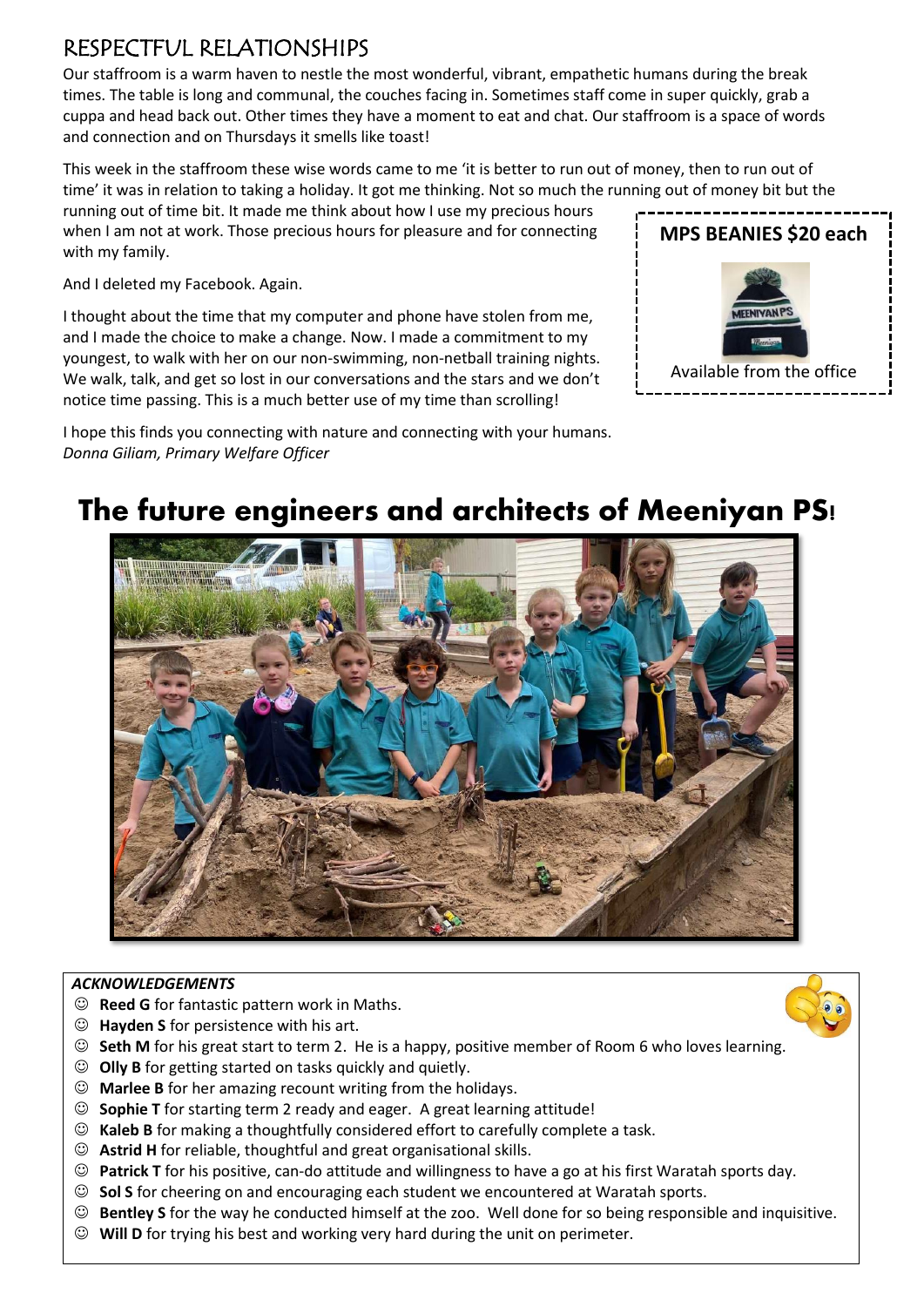## OMMUNITY NEWS

The following Community News articles promote community connections and communications They are not considered school activities

#### **LSC Year 7 Information Evening and School Tours – Tuesday 24th May 2022 at 6.00pm:**

An invitation is extended to Grade 4,5 & 6 students, and their parents/carers, to attend college presentations about the programs and opportunities LSC has to offer for 2023 and beyond. For information, contact Paul Borg, Junior School Leader Tours – 18/5 & 24/5: 10.15 – 11am 26/5: 5.15-6pm 27/5: 10.15-11am E: [info@leonsec.vic.edu.au](mailto:info@leonsec.vic.edu.au) Ph: 5667 2200 w: [www.leonsec.vic.edu.a](http://www.leonsec.vic.edu.a/)

#### **Biggest Morning Tea:**

You are invited to Fish Creek Community Development Group's Biggest Morning Tea. Enjoy some tasty treats and support those impacted by cancer.

*Details:* Thursday 19th May at the Fish Creek Hotel from 10am – 12nn. Entry fee is \$15 which includes the morning tea and 1 x raffle ticket. Please bring a plate to share. No need to book, just come along.

#### **South Gippsland Central Kindergarten Registration:**

To register your child for three-year-old or four-year-old kindergarten for next year, visit the South Gippsland Shire Council website from  $1<sup>st</sup>$  May and simply complete a registration form nominating your kindergarten preferences. To be included in the first round offers you must register by 30<sup>th</sup> June. You can register a[t www.southgippsland.vic.gov.au/centralenrolment.](http://www.southgippsland.vic.gov.au/centralenrolment) For more information, please phone 5662 9200 or text your contact details to 0447 965 850 and we will call you back

#### **1-2-3 Magic & Emotion Coaching Program:**

Free live Online program for parents of children aged 2 to 12. Tired of yelling and nagging? With this program we will discuss resolving difficult behaviour in children aged 2 -12. Learn how to discipline without arguing, yelling or smacking, how to handle challenging behaviours strengthen your relationship with your child and much more. This program runs 11.30am – 2.30pm June  $7<sup>th</sup>$ , 14<sup>th</sup> and 21<sup>st</sup>. This is a free program but bookings are essential. Contact Mark Brookes, Uniting Gipps. 5662 5150 or e:Gippsland.leongatha.reception@vt.uniting.org



CHILD SAFFTY STANDARDS WHAT WE EXPECT AT MEENIYAN PRIMARY SCHOOL

❖ Everyone connected to our school can help children be safe.

- ❖ We have zero tolerance of any abuse of children.
- ❖ We have policies and procedures in place to protect the care, safety and welfare of children.
- ❖ There are clear boundaries about how adults in our school community may interact with our students.
- ❖ The new Child Safe Standards go further than child protection arrangements did in the past.

❖ The Child Safe Standards apply to school staff, volunteers, contractors, visitors and students' family members.

❖ Keeping children safe is everyone's responsibility.

❖ To ensure you know how we are keeping your children safe at school, and how we would like you to support us.

❖ Unsupervised contractors will be asked about their child safety arrangements as a condition of working with us if they work with children enrolled in the school (or children can reasonably be expected to be present while they are at the school.